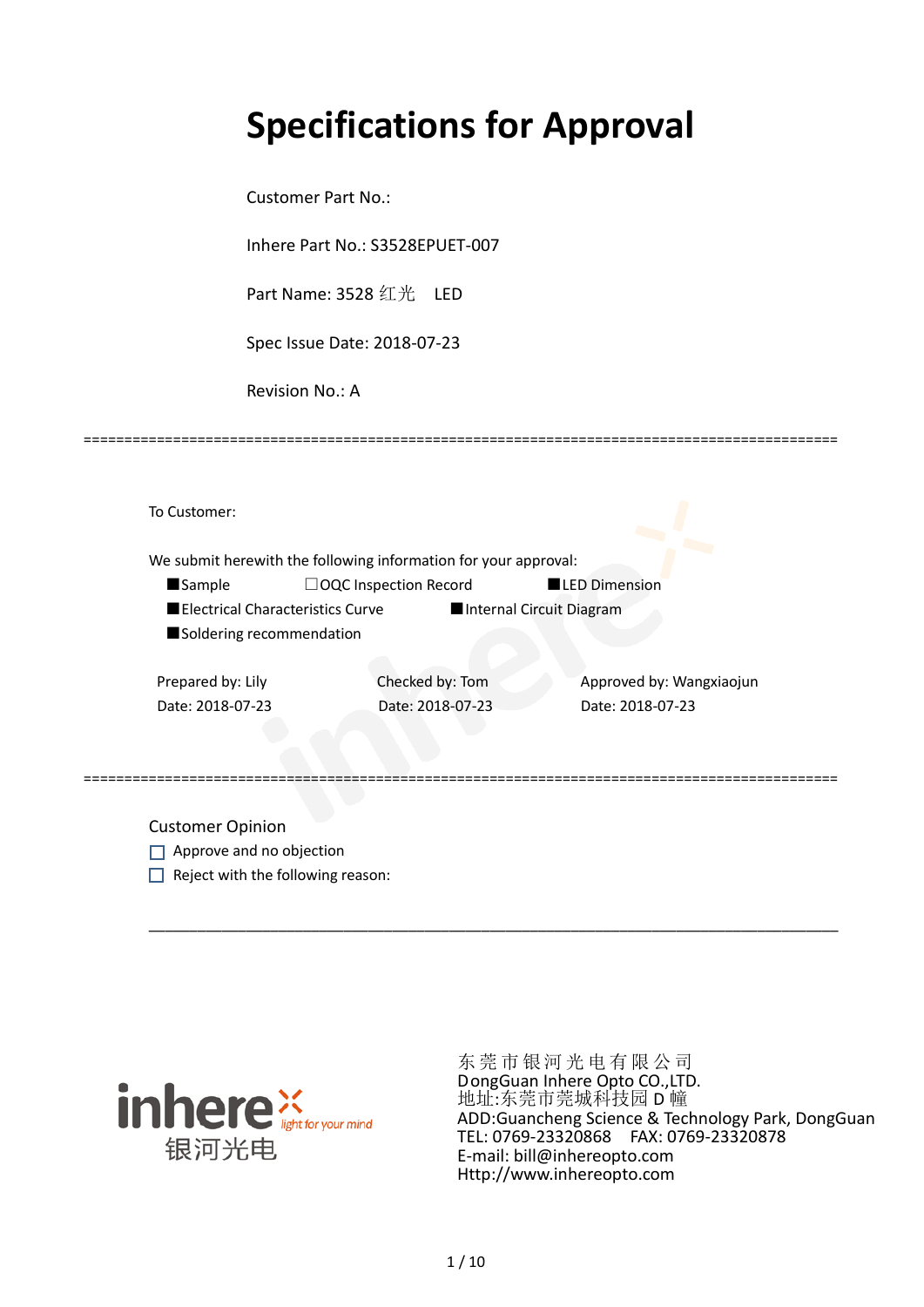#### **Features**

3.5mmⅹ2.8mm LED, 1.9mm thickness

Low power consumption

Wide view angle

Package: 2000pcs/reel

RoHS Compliant

#### **Applications**

Ideal for back light and indicator

Various colors and lens types available

## **Package outlines Recommend Pad Layout**



| <b>Emitted color</b><br>Part No. |     | <b>Dice</b> | Lens color        |  |
|----------------------------------|-----|-------------|-------------------|--|
| S3528EPUET-007                   | Red | AlGaInP     | Water transparent |  |

Notes:

All dimensions are in millimeters (inches);

Tolerances are ±0.1mm (0.004inch) unless otherwise noted.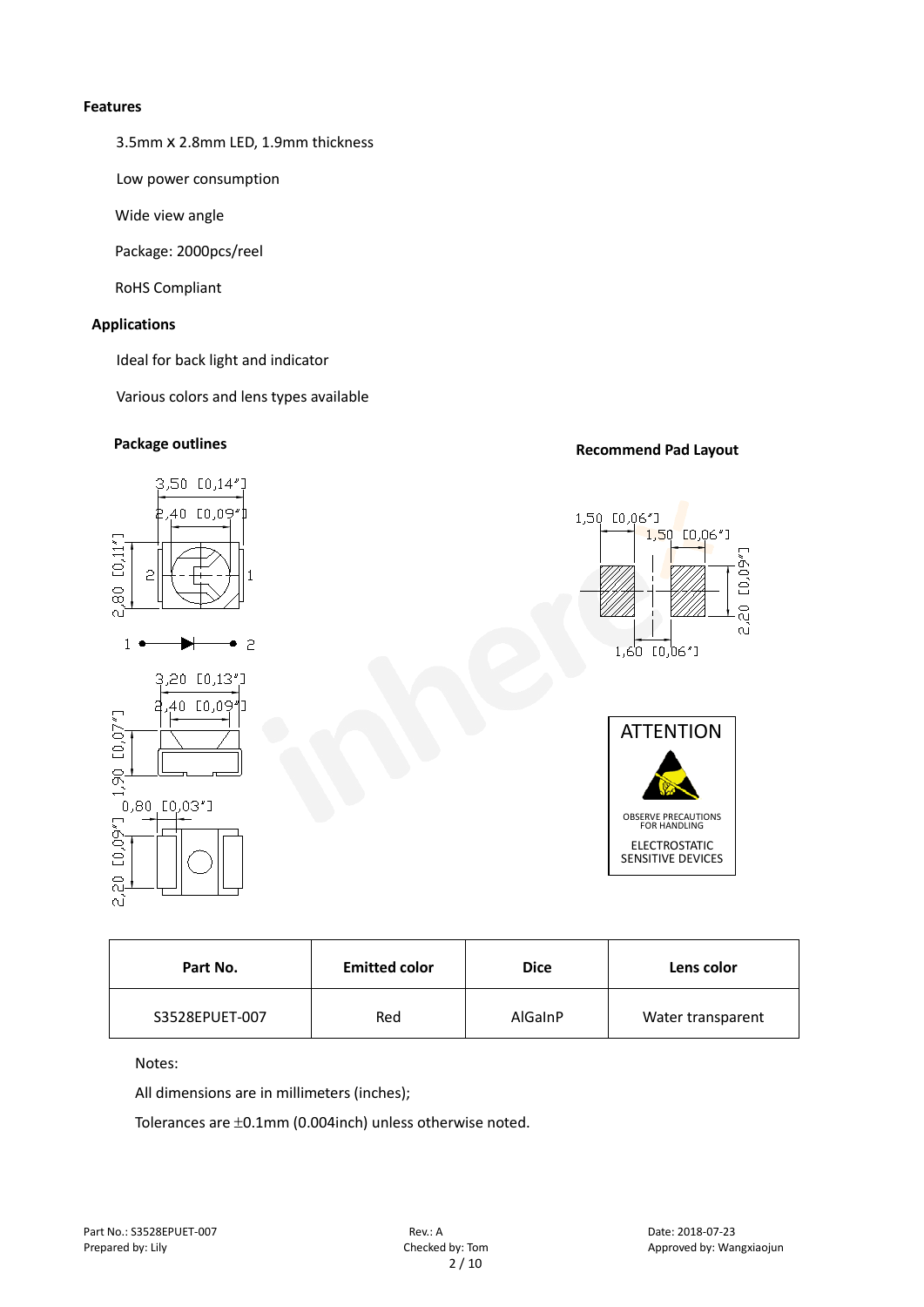# **Absolute Maximum Ratings (Ta=25**℃)

| Parameter                              | Symbol      | Value         | Unit         |
|----------------------------------------|-------------|---------------|--------------|
| Forward current                        | If          | 30            | mA           |
| Reverse voltage                        | Vr          | 5             | $\vee$       |
| Power dissipation                      | Pd          | 72            | mW           |
| Operating temperature                  | Top         | $-40$ ~+80    | $^{\circ}$ C |
| Storage temperature                    | <b>Tstg</b> | $-45$ ~ $+85$ | $^{\circ}$ C |
| Peak pulsing current (1/8 duty f=1kHz) | Ifp         | 125           | mA           |
|                                        |             |               |              |

### **Electro-Optical Characteristics (Ta=25**℃)

|                             | <b>Test</b><br><b>Condition</b> | Symbol                  | Value                    |            |            |            |
|-----------------------------|---------------------------------|-------------------------|--------------------------|------------|------------|------------|
| Parameter                   |                                 |                         | Min                      | <b>Typ</b> | <b>Max</b> | Unit       |
| Wavelength at peak emission | $If=20mA$                       | $\lambda$ p             | --                       | 628        | $-$        | nm         |
| Spectral half bandwidth     | $If=20mA$                       | Δλ                      | $\overline{\phantom{a}}$ | 20         | --         | nm         |
| Dominant wavelength         | $If=20mA$                       | λd                      | 620                      | $-$        | 630        | nm         |
| Forward voltage             | $If=20mA$                       | Vf                      | 1.8                      | --         | 2.4        | $\vee$     |
| Luminous intensity          | $If=20mA$                       | Iv                      | 700                      | 850        |            | mcd        |
| Viewing angle at 50% lv     | $If=20mA$                       | $2\theta$ 1/2           | $\overline{\phantom{a}}$ | 120        | --         | <b>Deg</b> |
| Reverse current             | $Vr = 5V$                       | $\mathsf{I} \mathsf{r}$ | $\overline{\phantom{m}}$ | --         | 10         | μA         |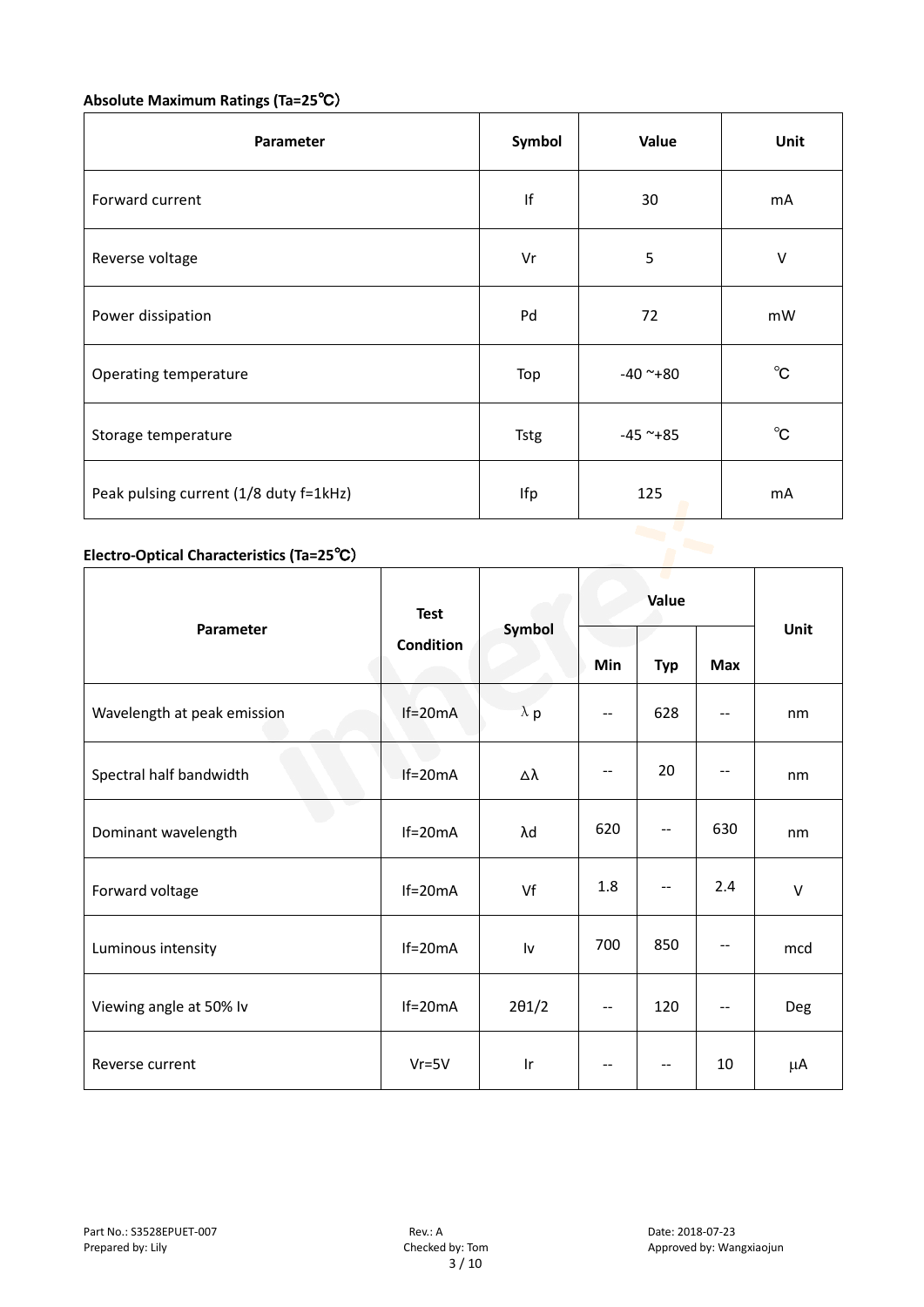#### **Optical characteristic curves**

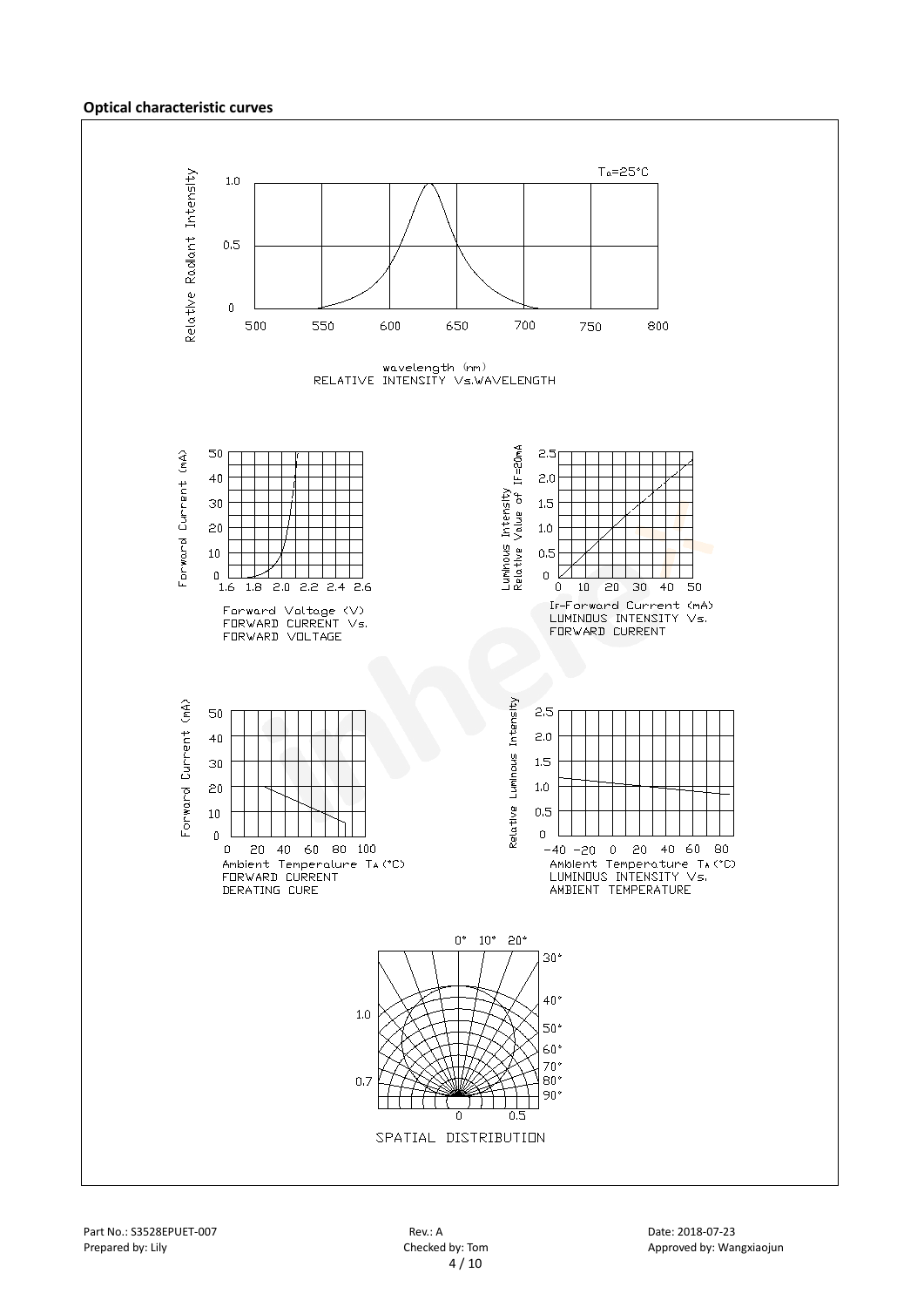#### **Reflow Profile**

Reflow Temp/Time



#### Notes:

- 1. We recommend the reflow temperature 245℃ (±5℃). The maximum soldering temperature should be limited to 260℃.
- 2. Don't cause stress to the epoxy resin while it is exposed to high temperature.
- 3. Number of reflow process shall be 2 times or less.

#### ■Soldering iron

Basic spec is  $\leq$  5sec when 320°C (±20°C). If temperature is higher, time should be shorter (+10°C $\rightarrow$ -1sec). Power dissipation of iron should be smaller than 20W, and temperatures should be controllable .Surface temperature of the device should be under 350℃.

#### **Rework**

- 1. Customer must finish rework within 5 sec under 340℃.
- 2. The head of iron cannot touch copper foil
- 3. Twin-head type is preferred.



Avoid rubbing or scraping the resin by any object, during high temperature, for example reflow solder etc.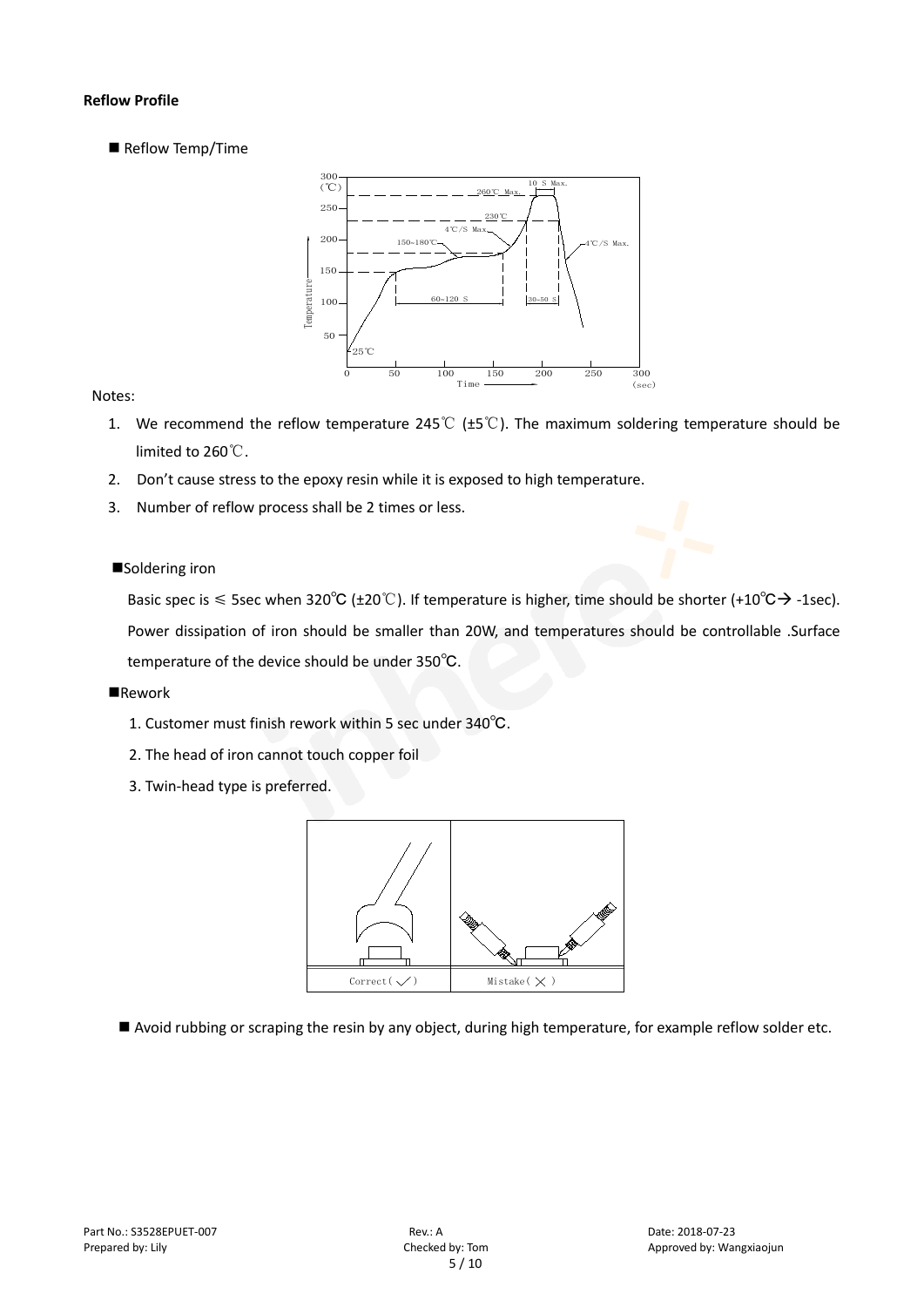#### T**est circuit and handling precautions**

■ Test circuit



■ Handling precautions

#### 1. Over-current-proof

Customer must apply resistors for protection; otherwise slight voltage shift will cause big current change (Burn out will happen).

#### 2. Storage

#### 2.1 It is recommended to store the products in the following conditions:

Humidity: 60% R.H. Max.

Temperature: 5℃~30℃

- 2.2 Shelf life in sealed bag: 12 month at <5℃~30°C and <30% R.H. after the package is opened, the products should be used within 24hrs or they should be keeping to stored at≦20 R.H. with zip-lock sealed.
- 3. Baking

It is recommended to baking before soldering. The Conditions is: 60±5℃/24hrs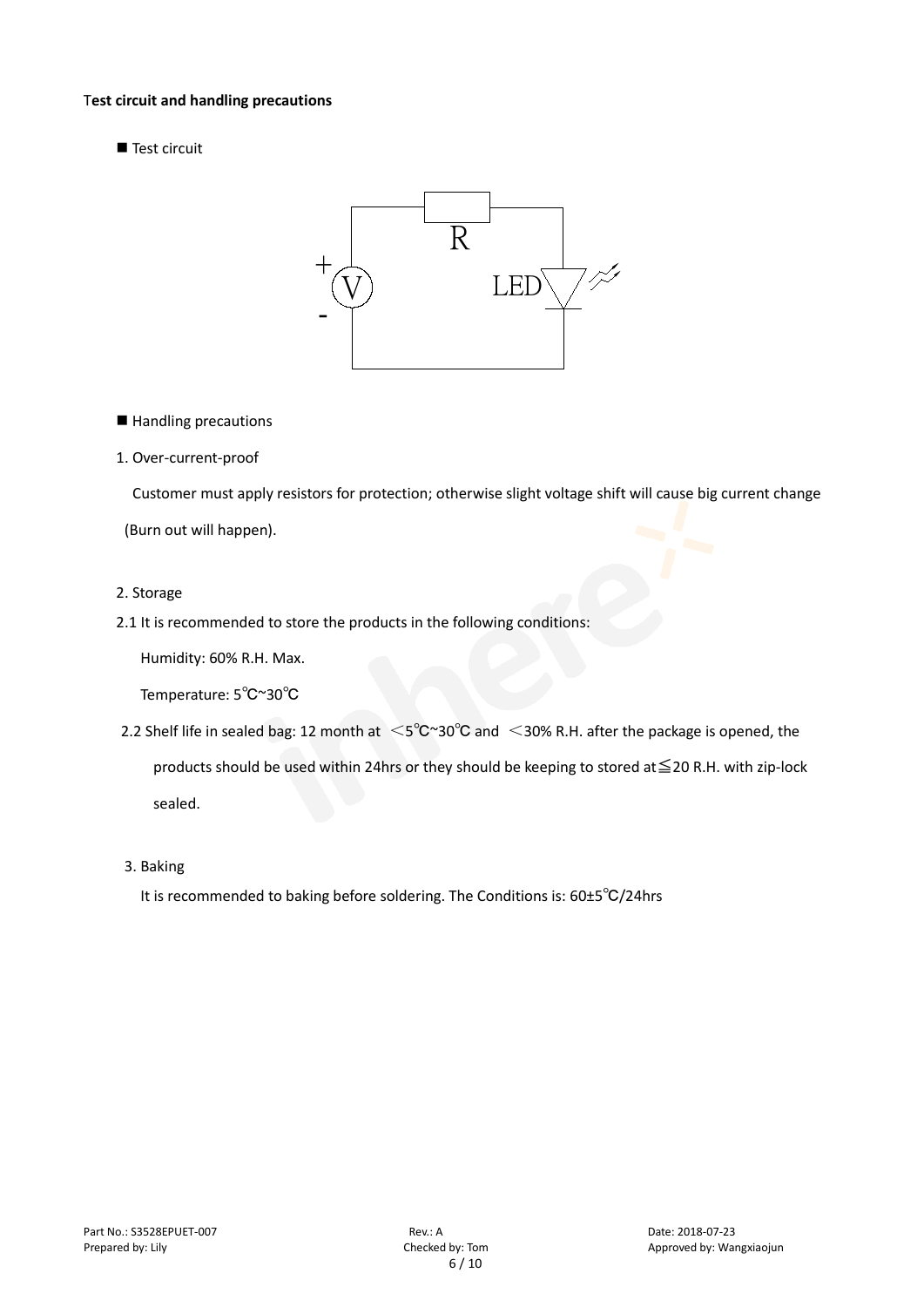#### **Test Items and Results of Reliability**

| <b>Test Item</b>                                  | <b>Standard</b><br><b>Test Conditions</b><br><b>Test Method</b>           |                   | <b>Note</b> | <b>Number of</b><br><b>Test</b> |
|---------------------------------------------------|---------------------------------------------------------------------------|-------------------|-------------|---------------------------------|
| <b>Reflow Soldering</b>                           | Ta=260±5 °C, Time=10±2S                                                   | JB/T 10845-2008   | 3times      | 0/22                            |
| Salt Atmosphere                                   | Ta=35±3°C, PH=6.5 $\sim$ 7.2                                              | GB/T 2423.17-2008 |             | 0/22                            |
| Temperature Cycling                               | -40 $±5^{\circ}$ C<br>30±1min<br>个→(25℃/5±1min)↓<br>100±5°C<br>$30±1$ min | GB/T 2423.22-2012 | 100cycles   | 0/22                            |
| <b>Thermal Shock</b>                              | Ta=-40±5 $°C$ ~100±5 $°C$ ,<br>15±1min dwell                              | GB/T 2423.22-2012 | 100cycles   | 0/22                            |
| High Humidity High Temp.<br>Cycling               | Ta=30±5 °C $\sim$ 65±5 °C,<br>90±5%RH,24hrs/1cycle                        | GB/T 2423.4-2008  | 10cycles    | 0/22                            |
| High Humidity High Temp.<br>Storage Life          | Ta=85±5 <sup>°</sup> C, $\psi$ (%)=85±5%RH                                | GB/T 2423.3-2006  | 1000hrs     | 0/22                            |
| High Temperature<br>Storage Life                  | Ta=100 $\pm$ 5°C, non-operating                                           | GB/T 2423.2-2008  | 1000hrs     | 0/22                            |
| Low Temperature<br>Storage Life                   | Ta=-40±5 $°C$ , non-operating                                             | GB/T 2423.1-2008  | 1000hrs     | 0/22                            |
| Life Test                                         | Ta=26±5°C,@20mA,<br>$\psi$ (%)=25%RH~55%RH                                |                   | 1000hrs     | 0/22                            |
| High Humidity High Temp.<br><b>Operating Life</b> | Ta=85±5 $\degree$ C, @20mA,<br>$\psi$ (%)=85%RH                           | GB/T 2423.3-2006  | 500hrs      | 0/22                            |
| Low Temperature<br><b>Operating Life</b>          | Ta=-20±5 $\mathbb{C}$ , @20mA                                             | GB/T 2423.1-2008  | 1000hrs     | 0/22                            |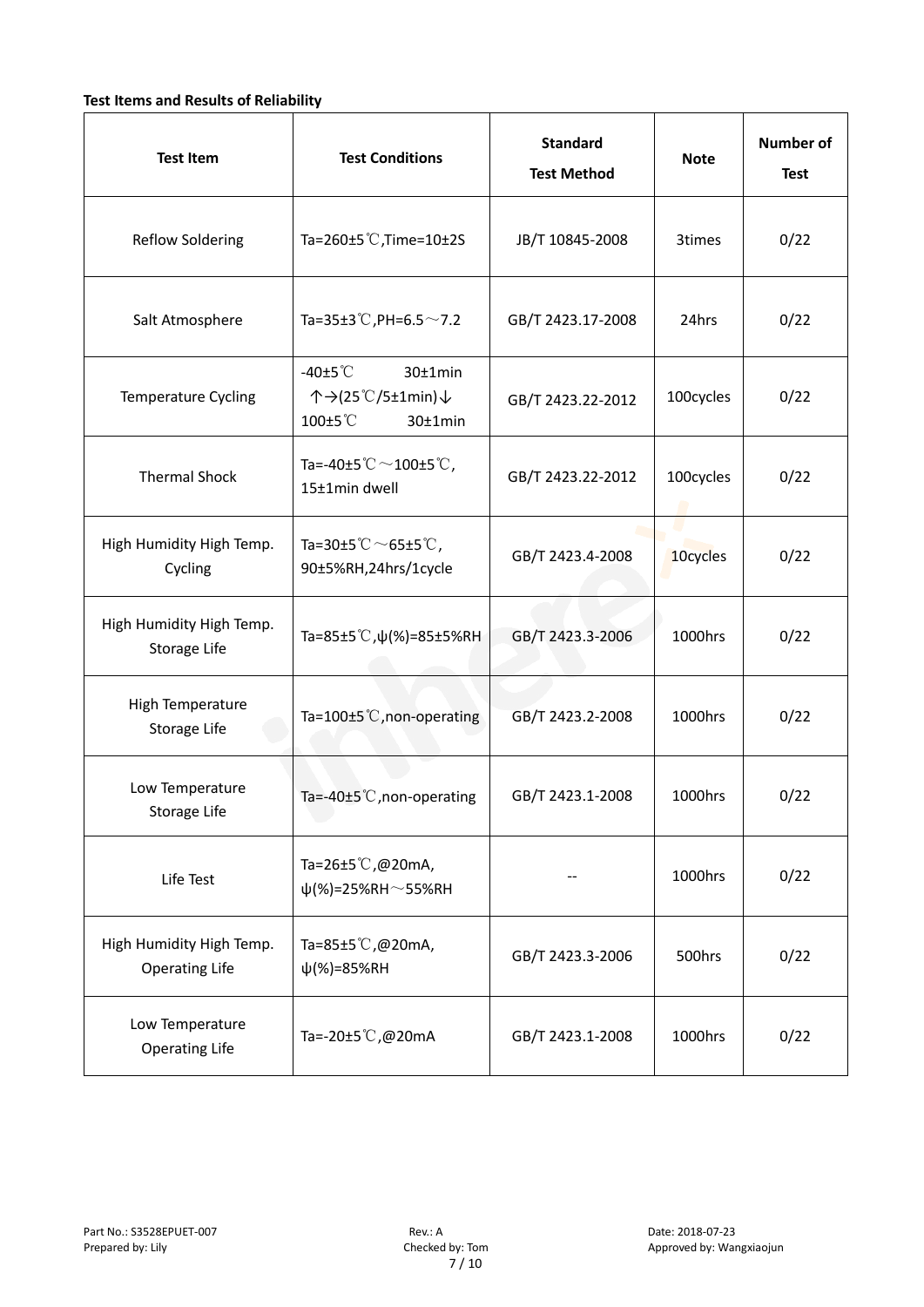#### **Forward Voltage Rank Combination (IF=20mA)**

| Rank             | Min. | Max. | Unit   |
|------------------|------|------|--------|
| 7                | 1.8  | 1.9  |        |
| 8                | 1.9  | 2.0  |        |
| $\boldsymbol{9}$ | 2.0  | 2.1  |        |
| $\overline{A}$   | 2.1  | 2.2  | $\vee$ |
| $\sf B$          | 2.2  | 2.3  |        |
| C                | 2.3  | 2.4  |        |

#### **Luminous Intensity Rank Combination (IF=20mA)**

| Rank                                           | Min. | Max. | Unit |
|------------------------------------------------|------|------|------|
| BIN1                                           | 700  | 1000 |      |
| BIN2                                           | 1000 |      | mcd  |
| Dominant wavelength Rank Combination (IF=20mA) |      |      |      |

#### **Dominant wavelength Rank Combination (IF=20mA)**

| Rank           | Min.  | Max.  | Unit |
|----------------|-------|-------|------|
| R1             | 620   | 622.5 |      |
| R <sub>2</sub> | 622.5 | 625   |      |
| R <sub>3</sub> | 625   | 627.5 | nm   |
| R4             | 627.5 | 630   |      |

#### **Group Name on Label (Example DATA: 9 BIN1 R1 20)**

| <b>DATA: 9 BIN1 R1 20</b> | Vf(V)            | Iv (mcd) | λd (nm)            | <b>Test Condition</b> |
|---------------------------|------------------|----------|--------------------|-----------------------|
| 9→BIN1→R1→20              | $2.0^{\circ}2.1$ | 700~1000 | $620^{\circ}622.5$ | $IF=20mA$             |

Notes:

1. The tolerance of luminous intensity (Iv ) is  $\pm 15\%$ .

2. The tolerance of dominant wavelength is ±1nm.

- 3. This specification is preliminary.
- 4. This specification is a standard specification of our factory, can make in accordance with customer's special requirement.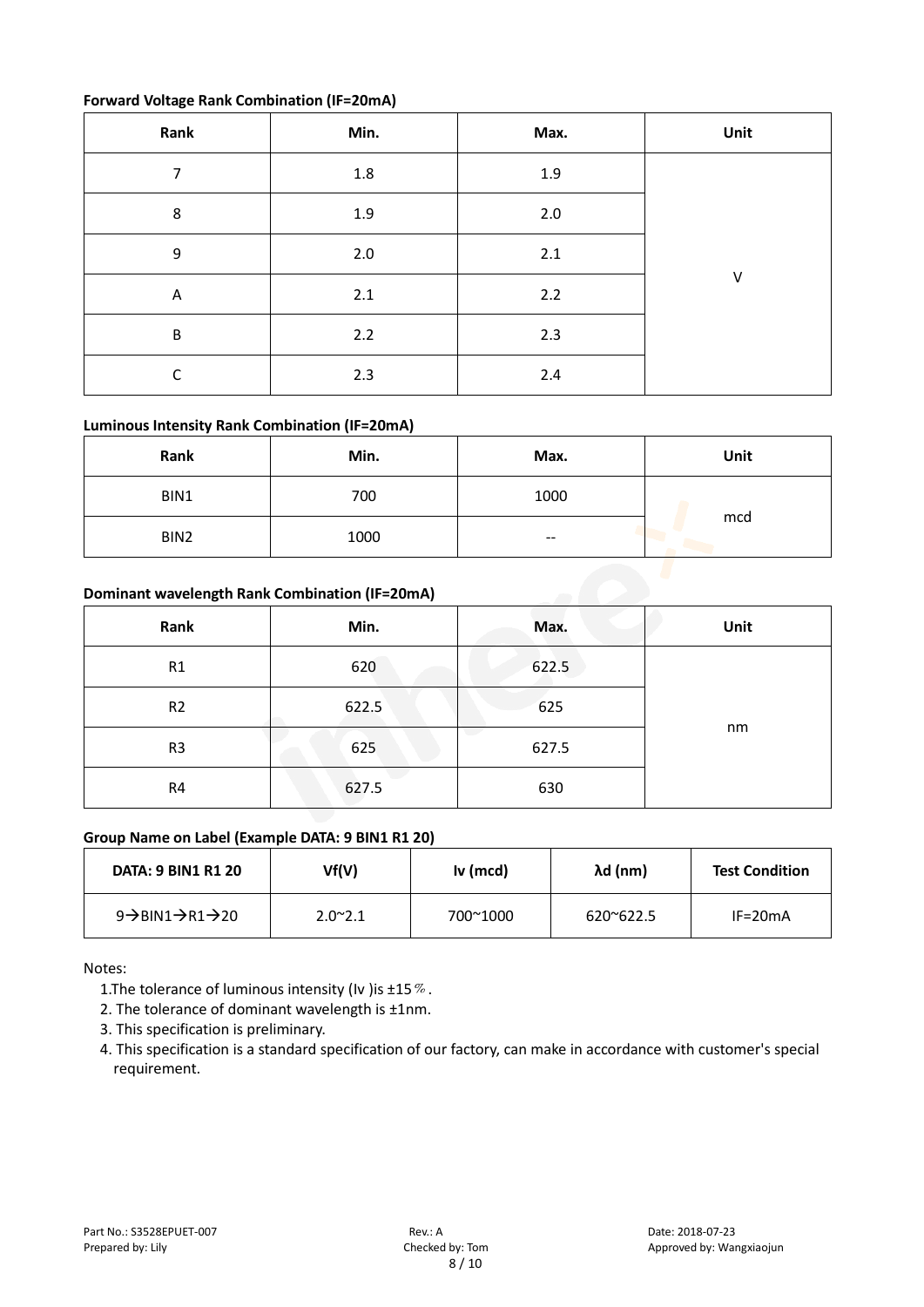#### **3528 Series SMD Chip LED Lamps Packaging Specifications**

- 
- Feeding Direction **Constanting Constanting Constanting Constanting Constanting Constanting Constanting Constanting Constanting Constanting Constanting Constanting Constanting Constanting Constanting Constanting Constanting**







**Dimensions of Tape (Unit: mm)**



#### Notes:

- 1. Empty component pockets are sealed with top cover tape;
- 2. The maximum number of missing lamps is two;
- 3. The cathode is oriented towards the tape sprocket hole in accordance with ANSI/EIA RS-481 specifications.
- 4. 2,000pcs/Reel.